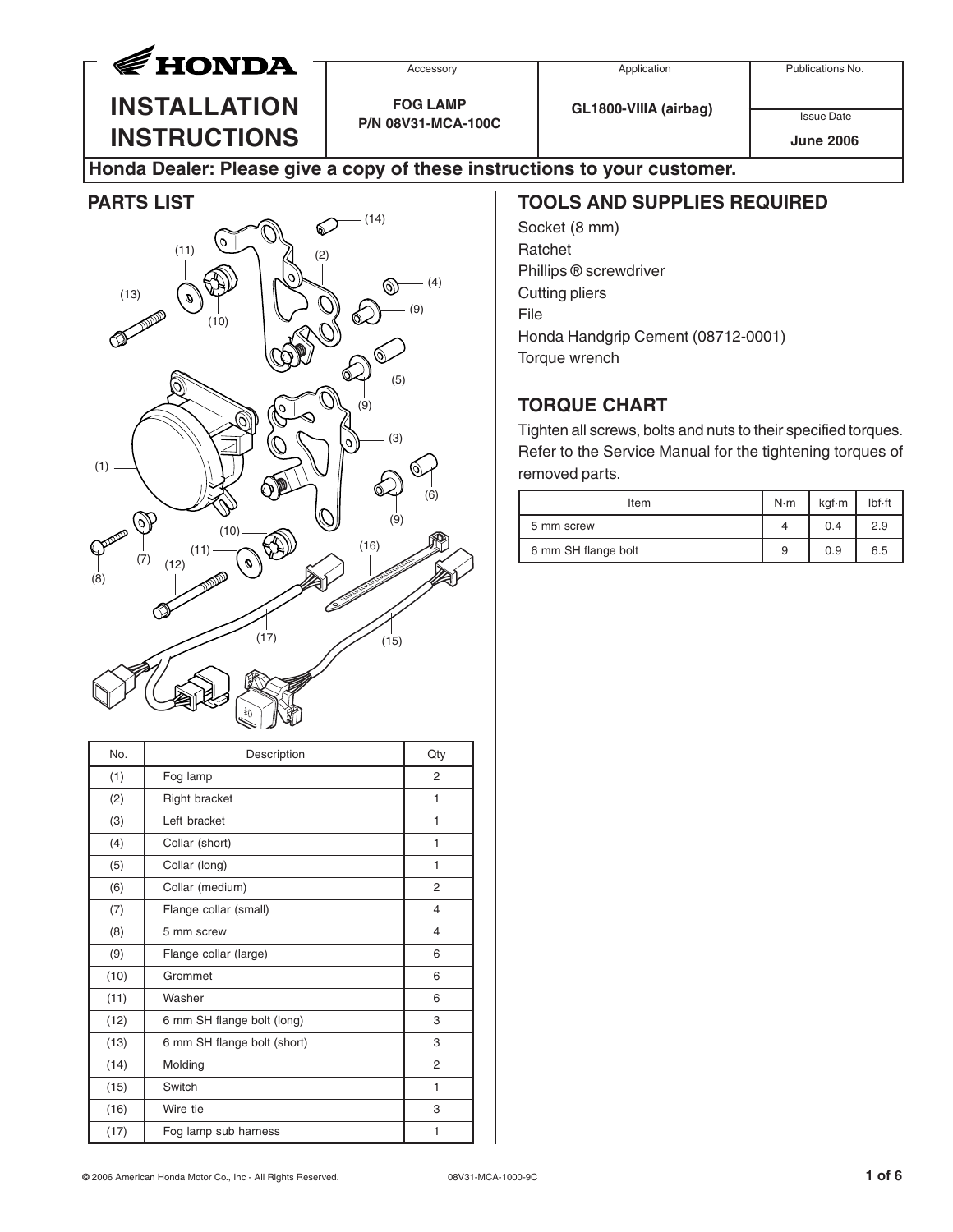## **INSTALLATION**

NOTE:

- Disconnect the negative cable from the battery before installing this accessory.
- To prevent scalding, allow the engine and cooling system to cool before installing this accessory.
- The memories of the tripmeter, clock, radio and suspension system will be erased when you disconnect the battery. Reset the memories after reconnecting the battery.
- Tighten the screws, bolts and nuts securely.
- Trim the excess ends off the wire ties after attaching them to the wire harnesses. Do not allow the cut part of the wire tie to interfere with another harness or brake pipe.
- 1. Disconnect the negative cable from the battery.
- 2. Remove the front lower cowl and bolts as described in the Service Manual.





3. Using cutting pliers, cut out the marked areas from the front lower cowl. Finish the edges of the holes smooth and flat with a file.



4. Attach the moldings to the front lower cowl in the areas shown.

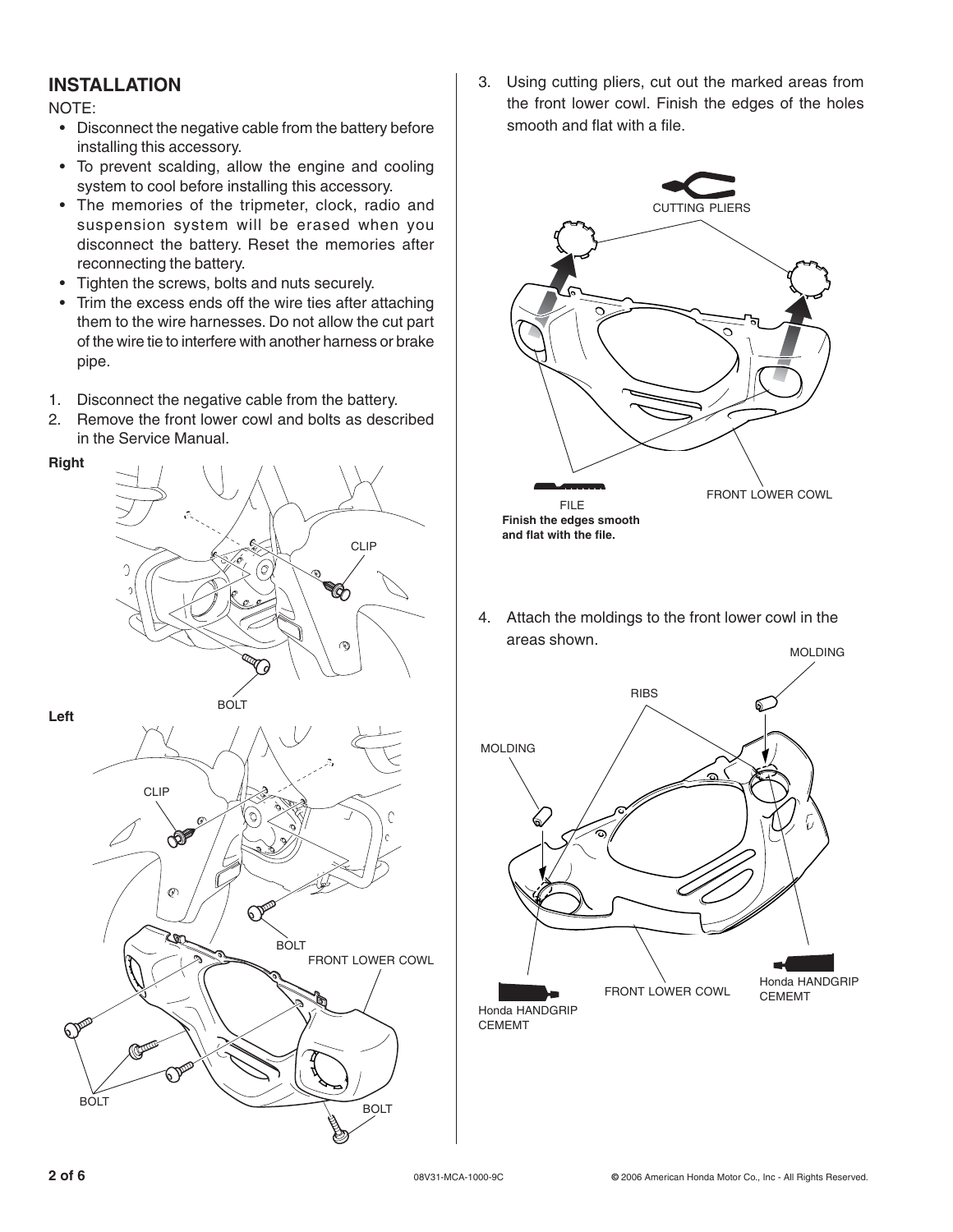5. Install the grommets in the holes of the right and left brackets.



6. Install the right bracket on the fog lamp as shown.



7. Install the left bracket on the fog lamp.

8. Remove the parts as shown.

#### **Right**

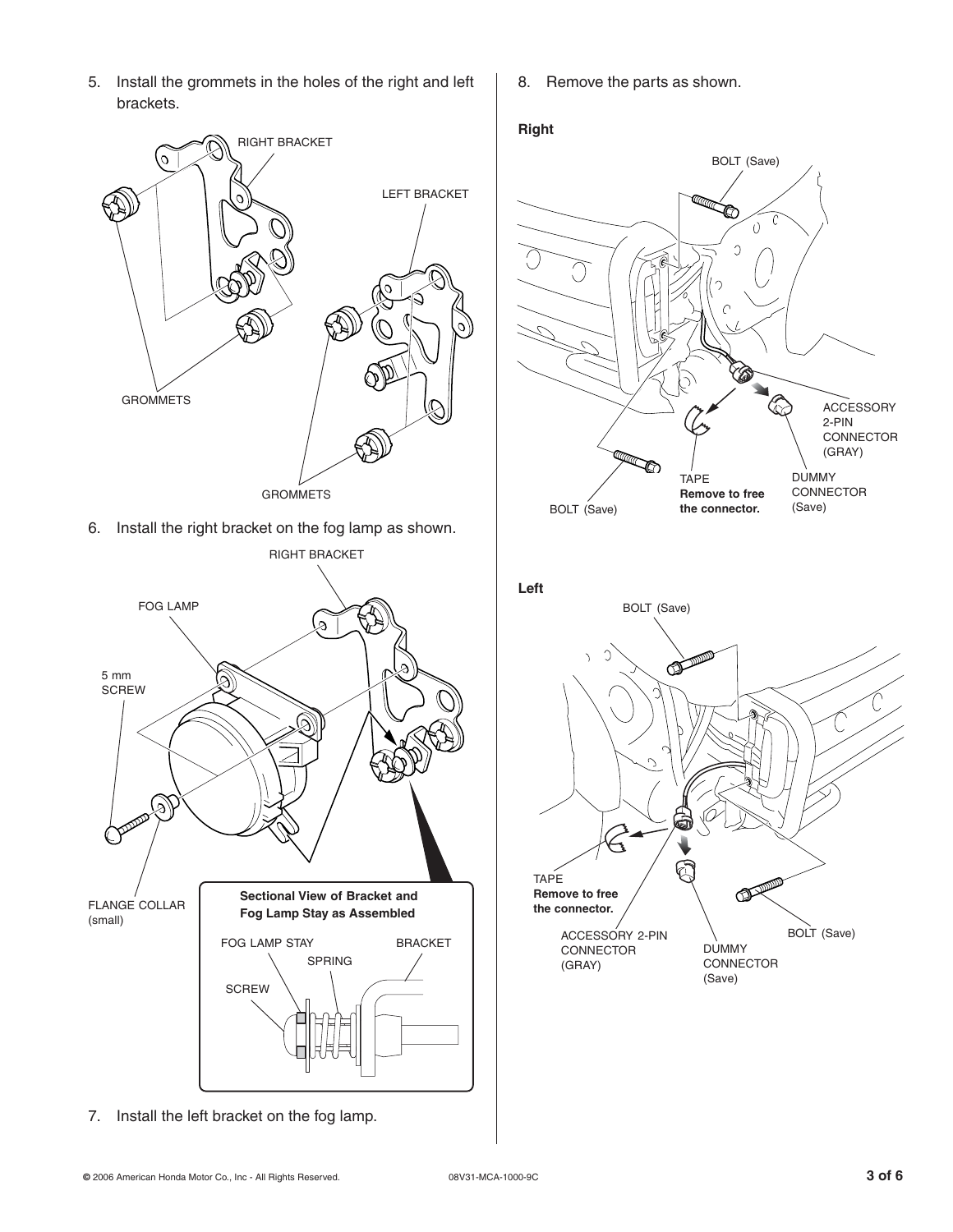

- 10. Remove the parts as shown. CLIP <u>ରୁ</u> LEFT POCKET LEFT COWL TRIM MOLDING
- 11. Remove the audio switch.

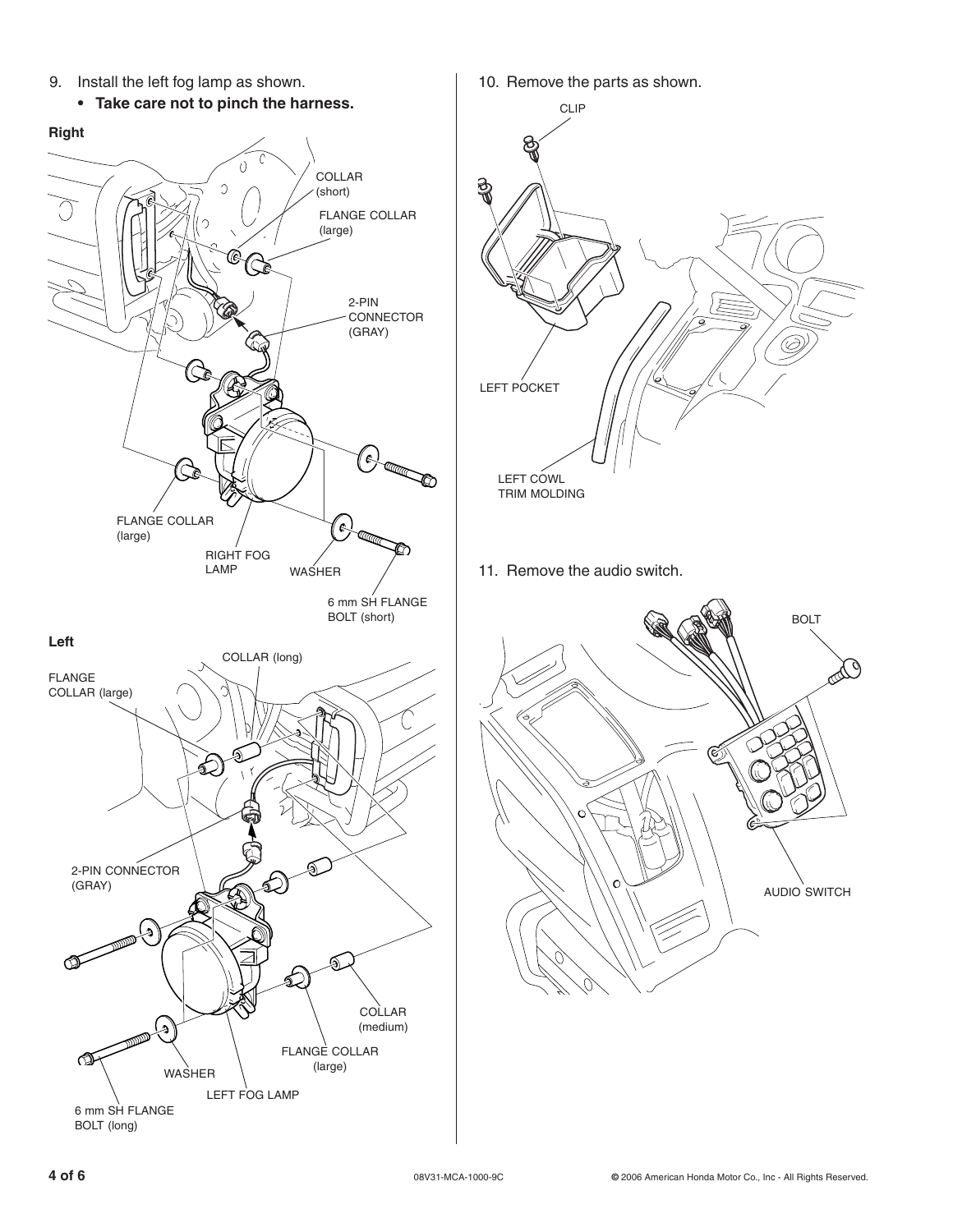12. Remove the cover and cap as shown.



13. Install the fog lamp switch as shown.



14. Plug the 4-pin connector from the switch and fog lamp sub harness into the accessory 4-pin connector.